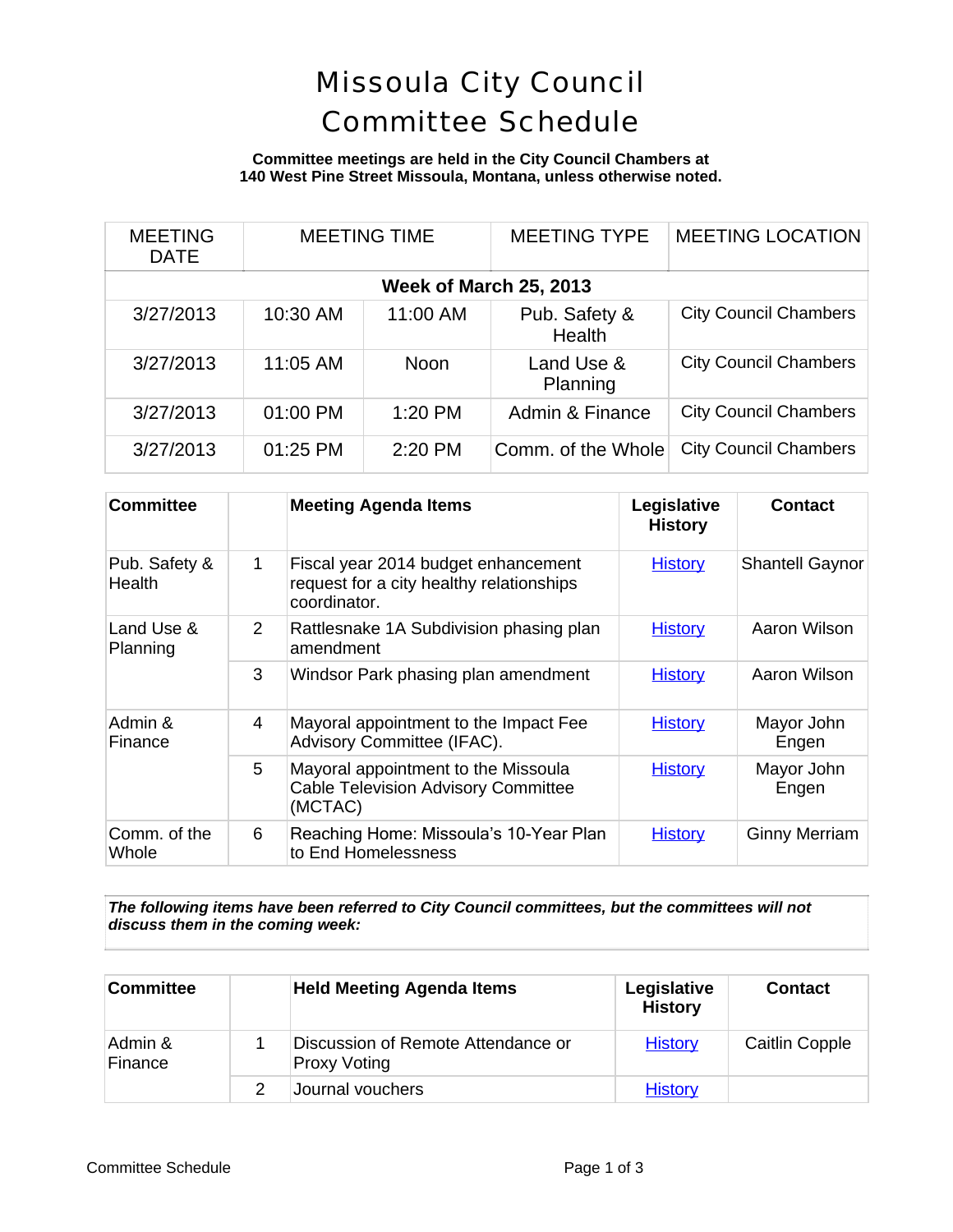# Missoula City Council Committee Schedule

#### **Committee meetings are held in the City Council Chambers at 140 West Pine Street Missoula, Montana, unless otherwise noted.**

|                         | 3  | Budget transfers.                                                                                                                                                                                                             | <b>History</b> |                       |
|-------------------------|----|-------------------------------------------------------------------------------------------------------------------------------------------------------------------------------------------------------------------------------|----------------|-----------------------|
|                         | 4  | Review the City's current policy for<br>charging the public for various City-<br>produced documents.                                                                                                                          | <b>History</b> | Dave Strohmaier       |
|                         | 5  | Disposition of surplus City land.                                                                                                                                                                                             | <b>History</b> | Nancy Harte           |
|                         | 6  | <b>Whistle Blower Policy</b>                                                                                                                                                                                                  | <b>History</b> | <b>Adam Hertz</b>     |
| Parks &<br>Conservation | 7  | Tour of the Cemetery                                                                                                                                                                                                          | <b>History</b> | Dave Strohmaier       |
|                         | 8  | Discuss the City's strategy to complete a<br>boundary survey of Greenough Park.                                                                                                                                               | <b>History</b> | Dave Strohmaier       |
|                         | 9  | Agreement for lighting the Madison St.<br>Pedestrian Bridge                                                                                                                                                                   | <b>History</b> | Donna Gaukler         |
| Comm. of the<br>Whole   | 10 | Joint meeting of the Mayor, City Council<br>and County Commission; a facilitated<br>quarterly OPG review as directed in the<br>Interlocal Agreement.                                                                          | <b>History</b> | Mayor Engen           |
|                         | 11 | Bi-annual meeting with the Chamber of<br>Commerce                                                                                                                                                                             | <b>History</b> | <b>Marilyn Marler</b> |
|                         | 12 | Propose the City Council be a member<br>unit of the Missoula Chamber of<br>Commerce.                                                                                                                                          | <b>History</b> | <b>Dick Haines</b>    |
|                         | 13 | Update on Urban Renewal District III<br>(URD III)                                                                                                                                                                             | <b>History</b> | <b>Caitlin Copple</b> |
|                         | 14 | Updates from Council representatives on<br>the Health Board, Community Forum,<br><b>Transportation Policy Coordinating</b><br>Committee, other boards and<br>commissions as necessary. (Ongoing)                              | <b>History</b> | Ongoing               |
| Economic<br>Development | 15 | Identify needs and possible solutions to<br>Missoula's technology infrastructure that<br>would help existing businesses expand<br>and increase the City's competitive<br>advantage in recruiting new companies.               | <b>History</b> | Caitlin Copple        |
| Land Use &<br>Planning  | 16 | Annexation, (see separate list at City<br>Clerk's Office for pending annexations)<br>(Ongoing in committee)                                                                                                                   | <b>History</b> |                       |
|                         | 17 | Amend Article 7. Error Corrections and<br>Adjustments to the subdivision<br>regulations to allow for restrictions or<br>conditions placed on a plat by the<br>governing body to be amended or<br>removed by a future council. | <b>History</b> | Jon Wilkins           |